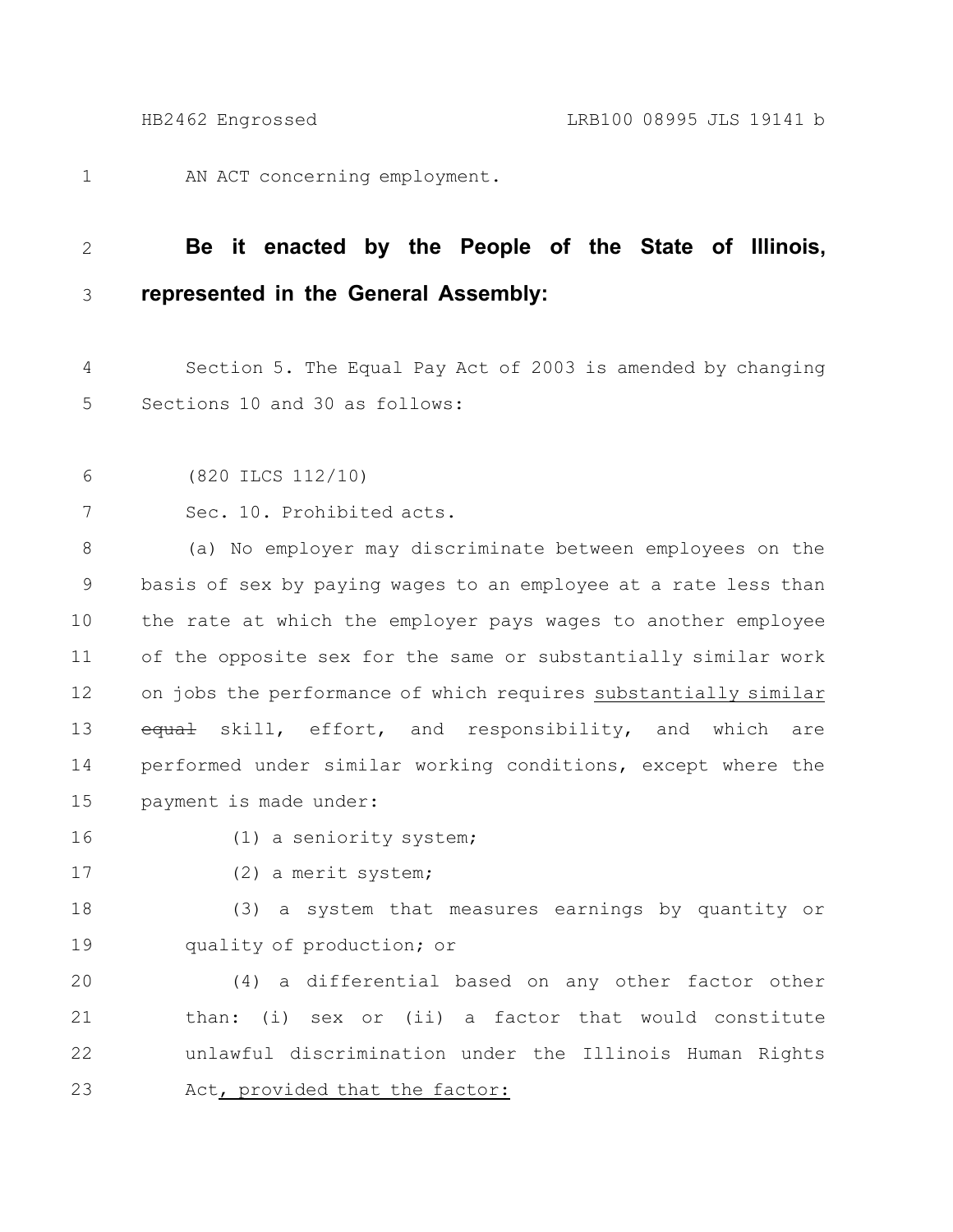| 1  | (A) is not based on or derived from a differential        |
|----|-----------------------------------------------------------|
| 2  | compensation based on sex or another protected<br>in      |
| 3  | characteristic;                                           |
| 4  | (B) is job-related with respect to the position and       |
| 5  | consistent with a business necessity; and                 |
| 6  | accounts for the entire differential.<br>(C)              |
| 7  | defense shall not apply if the<br>employee<br>Such        |
| 8  | demonstrates that an alternative employment practice      |
| 9  | exists that would serve the same business purpose without |
| 10 | producing such differential and that the employer has     |
| 11 | refused to adopt such alternative practice.               |

An employer who is paying wages in violation of this Act may not, to comply with this Act, reduce the wages of any other employee. 12 13 14

Nothing in this Act may be construed to require an employer to pay, to any employee at a workplace in a particular county, wages that are equal to the wages paid by that employer at a workplace in another county to employees in jobs the performance of which requires equal skill, effort, and responsibility, and which are performed under similar working conditions. 15 16 17 18 19 20 21

(b) It is unlawful for any employer to interfere with, restrain, or deny the exercise of or the attempt to exercise any right provided under this Act. It is unlawful for any employer to discharge or in any other manner discriminate against any individual for inquiring about, disclosing, 22 23 24 25 26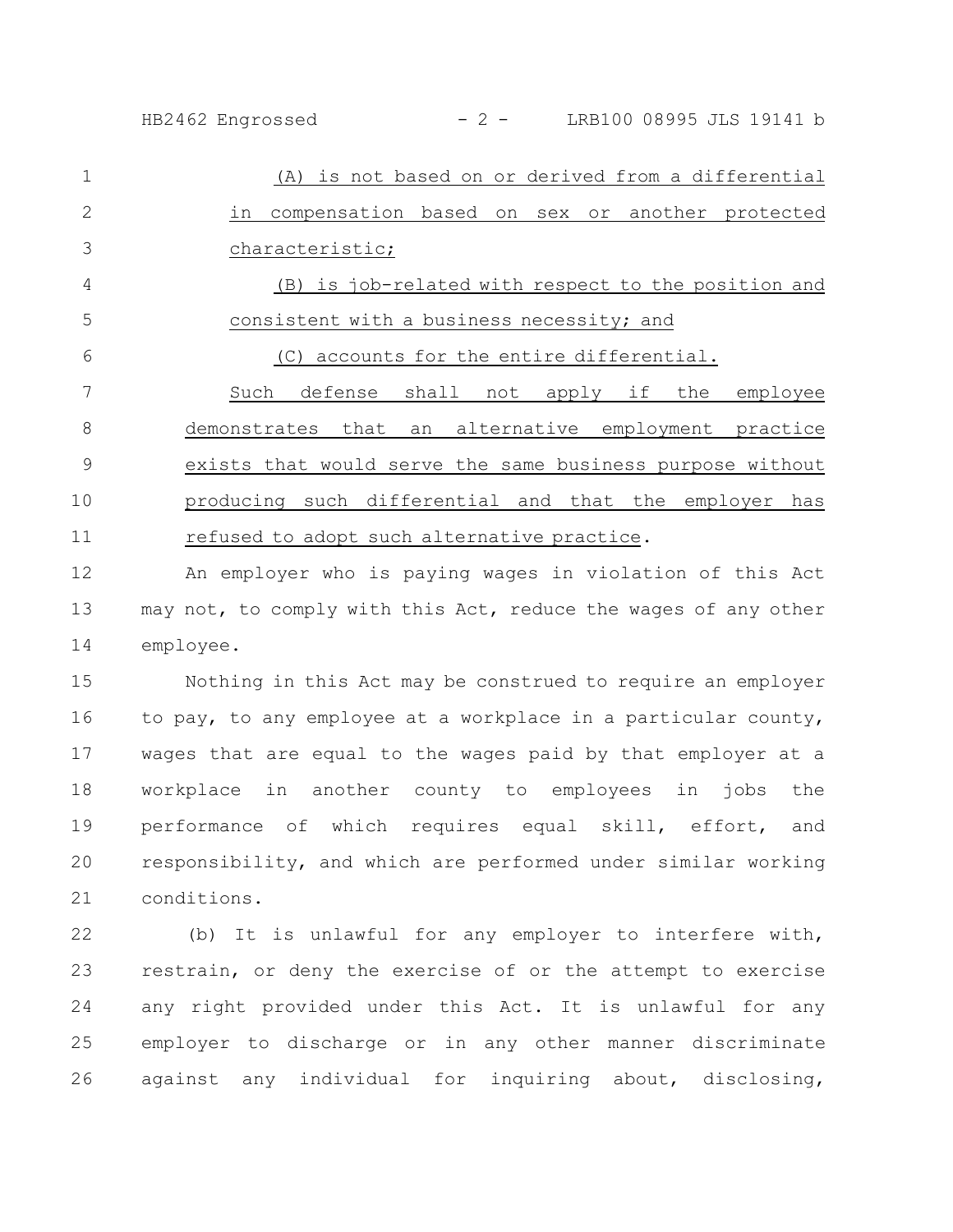HB2462 Engrossed - 3 - LRB100 08995 JLS 19141 b

|   | comparing, or otherwise discussing the employee's wages or the |
|---|----------------------------------------------------------------|
|   | wages of any other employee, or aiding or encouraging any      |
|   | person to exercise his or her rights under this Act. It is     |
| 4 | unlawful for an employer to require an employee to sign a      |
| 5 | contract or waiver that would prohibit the employee from       |
| 6 | disclosing or discussing information about the employee's      |
|   | wages.                                                         |

(b-5) It is unlawful for an employer to screen job applicants based on their wage or salary history, including by requiring that an applicant's prior wages, including benefits or other compensation, satisfy minimum or maximum criteria or requesting or requiring as a condition of being interviewed, as a condition of continuing to be considered for an offer of employment, as a condition of an offer of employment or an offer of compensation, or as a condition of employment that an applicant disclose prior wages or salary. 8 9 10 11 12 13 14 15 16

(b-10) It is unlawful for an employer to seek the wage or salary history, including benefits or other compensation, of any job applicant from any current or former employer. This subsection (b-10) does not apply if: 17 18 19 20

(1) the job applicant's wage or salary history is a matter of public record under the Freedom of Information Act, or any other equivalent State or federal law, or is contained in a document completed by the job applicant's current or former employer and then made available to the public by the employer, or submitted or posted by the employer to comply with 21 22 23 24 25 26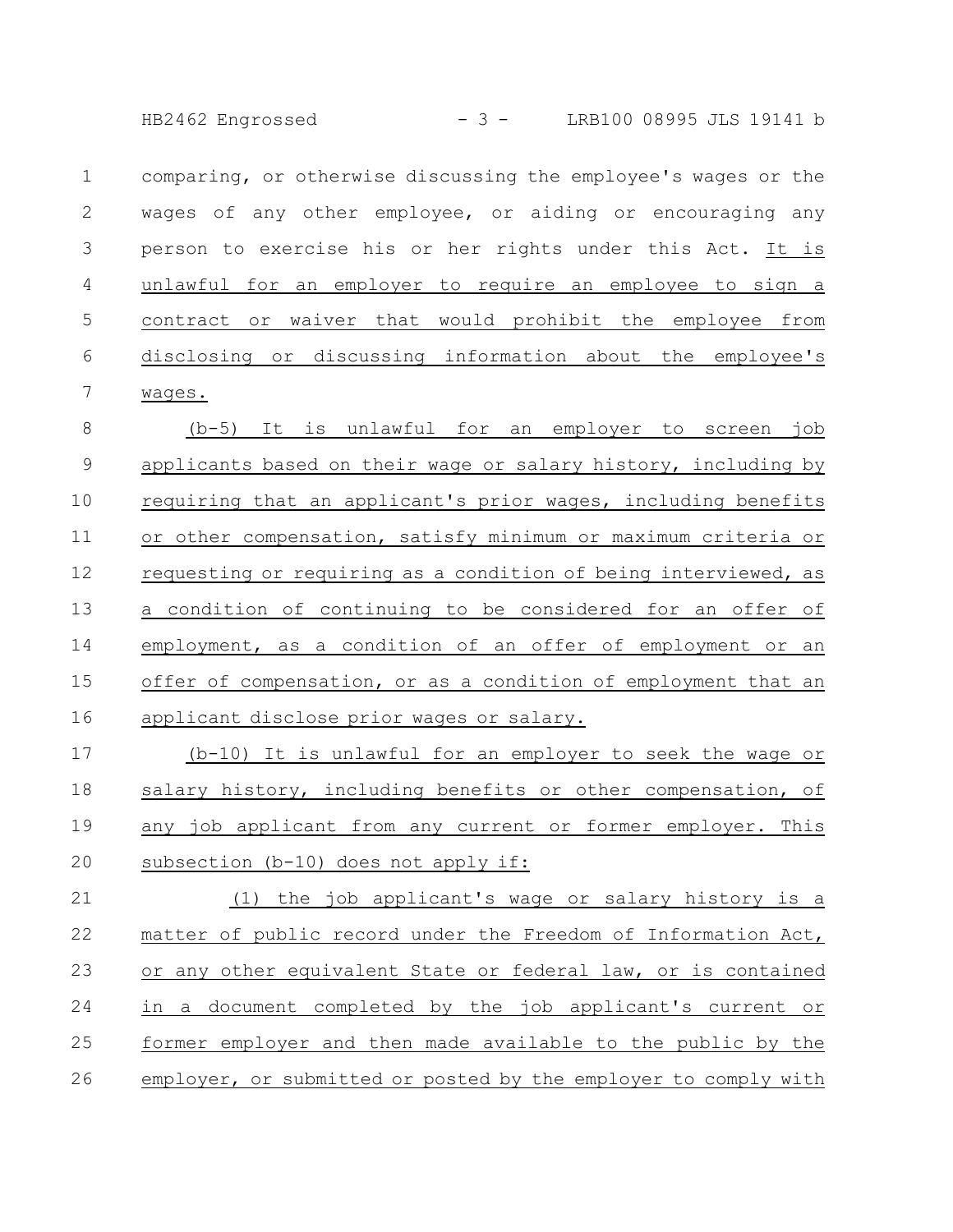HB2462 Engrossed - 4 - LRB100 08995 JLS 19141 b

1

State or federal law; or

(2) the job applicant is a current employee and is applying for a position with the same current employer. 2 3

(c) It is unlawful for any person to discharge or in any other manner discriminate against any individual because the individual: 4 5 6

(1) has filed any charge or has instituted or caused to be instituted any proceeding under or related to this Act; 7 8

(2) has given, or is about to give, any information in connection with any inquiry or proceeding relating to any right provided under this Act; or 9 10 11

(3) has testified, or is about to testify, in any inquiry or proceeding relating to any right provided under this Act; or  $\div$ 12 13 14

(4) fails to comply with any wage history inquiry. (Source: P.A. 93-6, eff. 1-1-04.) 15 16

(820 ILCS 112/30) 17

Sec. 30. Violations; fines and penalties. 18

(a) If an employee is paid by his or her employer less than the wage to which he or she is entitled in violation of Section 10 of this Act, the employee may recover in a civil action the entire amount of any underpayment together with interest, compensatory damages if the employee demonstrates that the employer acted with malice or reckless indifference, punitive damages as may be appropriate, injunctive relief as may be 19 20 21 22 23 24 25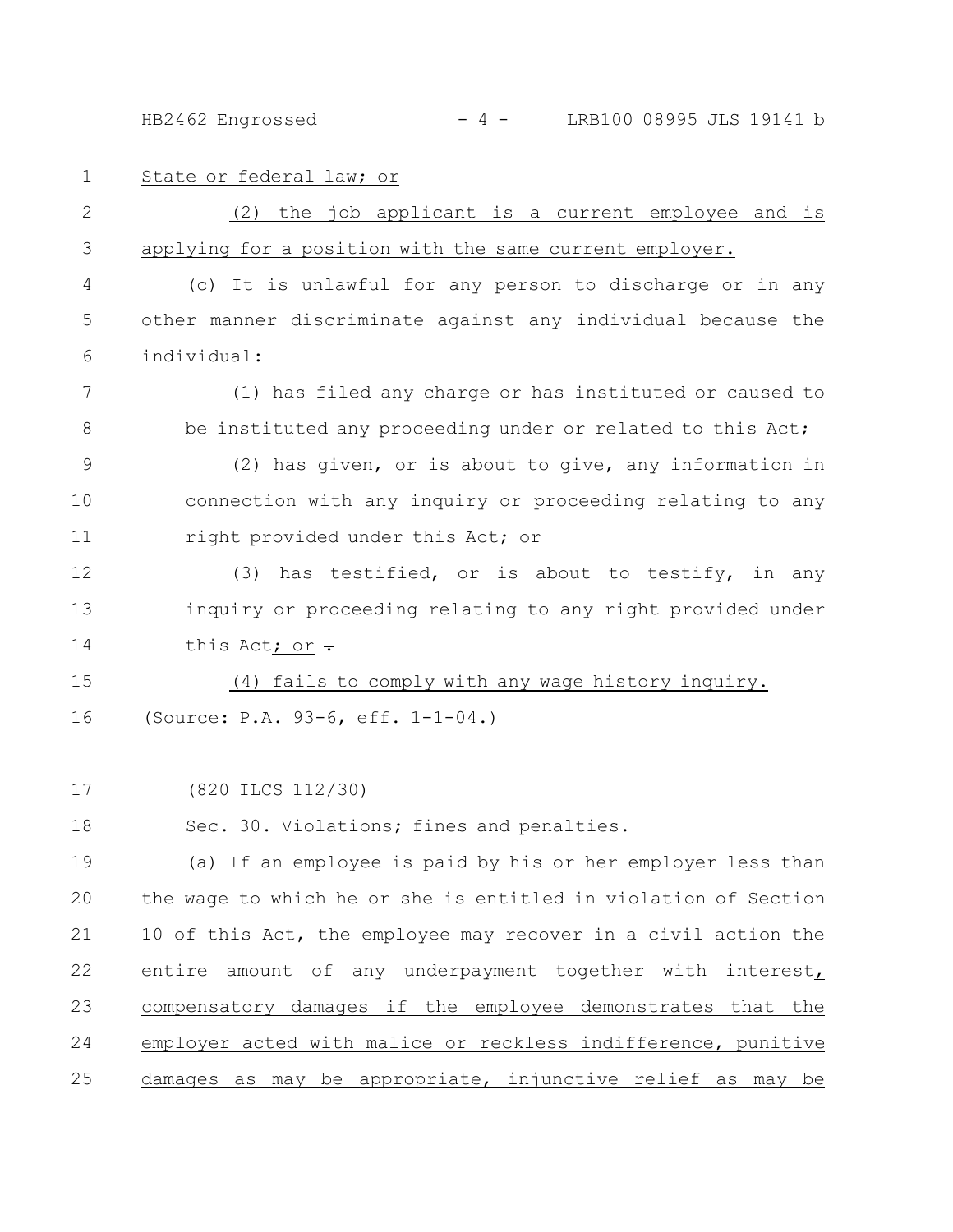HB2462 Engrossed - 5 - LRB100 08995 JLS 19141 b

appropriate, and the costs and reasonable attorney's fees as may be allowed by the court and as necessary to make the employee whole. At the request of the employee or on a motion of the Director, the Department may make an assignment of the wage claim in trust for the assigning employee and may bring any legal action necessary to collect the claim, and the employer shall be required to pay the costs incurred in collecting the claim. Every such action shall be brought within 5 years from the date of the underpayment. For purposes of this Act, "date of the underpayment" means each time wages are underpaid. 1 2 3 4 5 6 7 8 9 10 11

(a-5) If an employer violates subsection (b), (b-5), or (b-10) of Section 10, the employee may recover in a civil action any damages incurred, special damages not to exceed \$10,000, injunctive relief as may be appropriate, and costs and reasonable attorney's fees as may be allowed by the court and as necessary to make the employee whole. If special damages are available, an employee may recover compensatory damages only to the extent such damages exceed the amount of special damages. Such action shall be brought within 5 years from the date of the violation. 12 13 14 15 16 17 18 19 20 21

(b) The Director is authorized to supervise the payment of the unpaid wages under subsection (a) or damages under subsection (b),  $(b-5)$ , or  $(b-10)$  of Section 10 owing to any employee or employees under this Act and may bring any legal action necessary to recover the amount of unpaid wages, 22 23 24 25 26